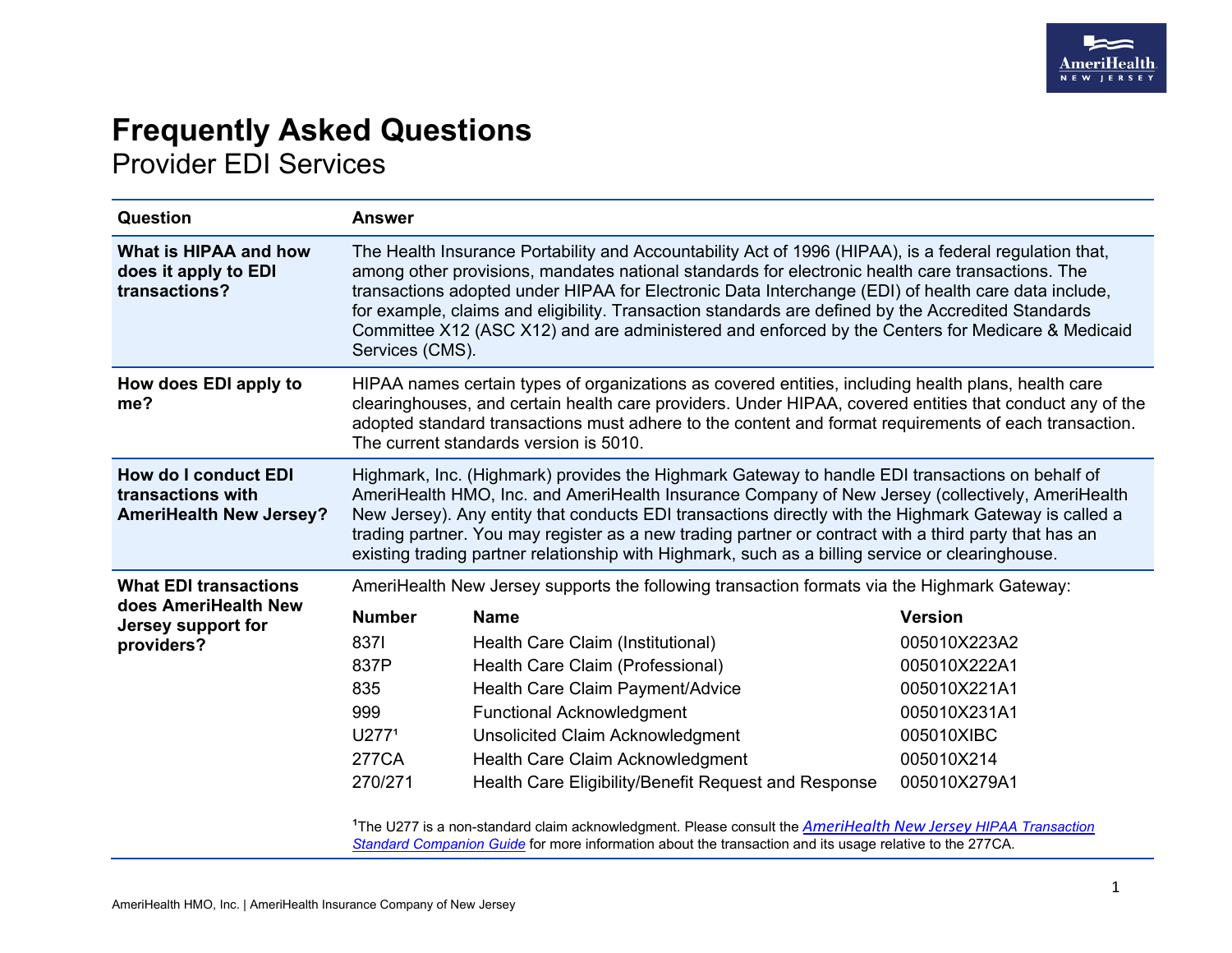

| Is EFT an EDI transaction?                                    | Electronic Funds Transfer (EFT) is not an EDI transaction adopted under HIPAA. However, health plans<br>are required to support EFT under the Patient Protection and Affordable Care Act (PPACA). Registration<br>for EFT may be completed on the Provider Engagement, Analytics & Reporting (PEAR) portal, the<br>AmeriHealth secure online provider portal.                                                                                                                                                  |  |
|---------------------------------------------------------------|----------------------------------------------------------------------------------------------------------------------------------------------------------------------------------------------------------------------------------------------------------------------------------------------------------------------------------------------------------------------------------------------------------------------------------------------------------------------------------------------------------------|--|
|                                                               | For more information about how to register for EFT, visit the <b>EFT Resources</b> page on the AmeriHealth<br>Provider News Center.                                                                                                                                                                                                                                                                                                                                                                            |  |
|                                                               | If your organization is not registered for the PEAR portal, learn more here. If you are a non-participating<br>provider, complete a Provider eBusiness Inquiry Form.                                                                                                                                                                                                                                                                                                                                           |  |
| Do I need to use my NPI to<br>conduct EDI transactions?       | Yes. All providers who are eligible for a National Provider Identifier (NPI) are required to use their NPI on<br>EDI transactions. All NPIs used on claims must be registered with AmeriHealth New Jersey.<br>Furthermore, your billing provider NPI must be affiliated with the entity that submits your electronic<br>claims.                                                                                                                                                                                |  |
|                                                               | Please contact your billing software vendor, clearinghouse vendor, or third-party billing service for<br>instructions on how to affiliate your NPI. If you are a new trading partner or already know your vendor's<br>trading partner number, go to the Trading Partner Business Center to affiliate your NPI.                                                                                                                                                                                                 |  |
|                                                               | Go to www.amerihealthnj.com/npi to learn more about the AmeriHealth New Jersey guidelines on use of<br>the NPI.                                                                                                                                                                                                                                                                                                                                                                                                |  |
| Do I need to register as a<br>trading partner?                | Whether you register as a trading partner depends on how you intend to do business with AmeriHealth<br>New Jersey. Many third-party vendors, such as billing services and clearinghouses, are existing trading<br>partners and do not require separate registration. If you are not using a third-party intermediary or if your<br>vendor does not maintain its own trading partner relationship, you will need to register as a new trading<br>partner. Go to the Trading Partner Business Center to sign up. |  |
| What if I'm already a<br>trading partner with<br>Highmark?    | If you are currently a trading partner with the Highmark Gateway and conduct EDI transactions for payers<br>other than AmeriHealth New Jersey, you must register a new trading partner profile for AmeriHealth New<br>Jersey business.                                                                                                                                                                                                                                                                         |  |
| What payer ID should I use<br>to submit electronic<br>claims? | AmeriHealth New Jersey maintains multiple payer IDs to represent different product lines. Use the links<br>below for detailed information about professional and facility payer ID codes:<br><b>Professional Payer IDs (PDF)</b><br>$\bullet$<br><b>Facility Payer IDs (PDF)</b><br>$\bullet$                                                                                                                                                                                                                  |  |

 $\alpha$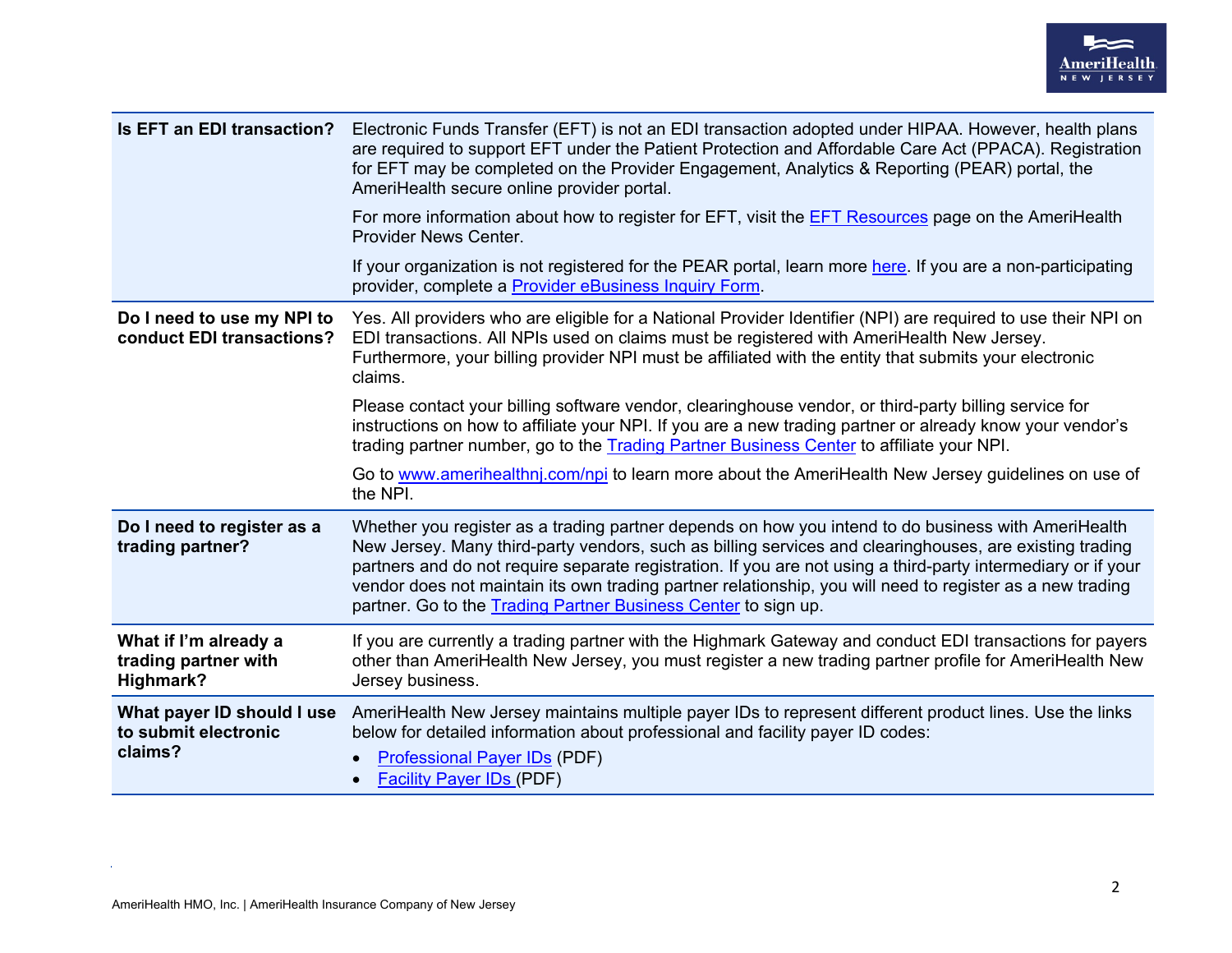

| <b>Does AmeriHealth New</b><br>Jersey provide<br>instructions for conducting<br><b>EDI transactions?</b> | The <b>AmeriHealth New Jersey HIPAA Transaction Standard Companion Guide</b> provides specific technical<br>requirements for sending and receiving transactions. Sample transactions are available in the Resources<br>area of the Trading Partner Business Center.                                                                                                                                                                                                                                                                                                                                                                                                                       |
|----------------------------------------------------------------------------------------------------------|-------------------------------------------------------------------------------------------------------------------------------------------------------------------------------------------------------------------------------------------------------------------------------------------------------------------------------------------------------------------------------------------------------------------------------------------------------------------------------------------------------------------------------------------------------------------------------------------------------------------------------------------------------------------------------------------|
| <b>What are the HIPAA</b><br>standard external code<br>sets?                                             | There are numerous coding sets that have been designated as standard or acceptable for use in EDI<br>transactions. HIPAA regulations specify under what circumstance each type of coding is required.<br>External code sets include, but are not limited to, the following:<br>ICD-10-CM: Diagnosis Coding<br>$\bullet$<br>ICD-10-PCS: Inpatient Hospital Service Coding<br>$\bullet$<br><b>CPT: Physician Services Coding</b><br>$\bullet$<br><b>CDT: Dental Services Coding</b><br>$\bullet$<br><b>HCPCS Level II: Other Health Related Services Coding</b><br>$\bullet$<br><b>NDC: National Drug Codes</b><br>$\bullet$                                                                |
| How will I know that<br><b>AmeriHealth New Jersey</b><br>received my electronic<br>claims?               | Claims submitted to the Highmark Gateway are validated to ensure use of correct communication<br>protocols as well as compliance with HIPAA standards. An acknowledgment in the form of a TA1 or 999<br>transaction is issued to the trading partner to communicate the results of the validation. If validation fails,<br>none of the claims contained in the transaction set are accepted for processing. It is the responsibility of<br>the trading partner to resolve any errors, communicating with providers as needed, and resubmit rejected<br>transaction sets. Note that a single electronic claim file may contain multiple transaction sets.                                  |
| What other reporting is<br>available for claims?                                                         | Claims that receive a functional acknowledgment indicating acceptance are then validated to ensure they<br>adhere to AmeriHealth New Jersey business rules. An acknowledgment in the form of a U277 or 277CA<br>is issued to the trading partner to communicate the results of the validation. Rejections are issued on an<br>individual claims basis at this level of validation, rather than a transaction set basis. Rejected claims must<br>be corrected and resubmitted, and accepted claims are forwarded for adjudication. If the trading partner<br>is a third-party service provider, the acknowledgments must be made available to the appropriate billing<br>staff for review. |